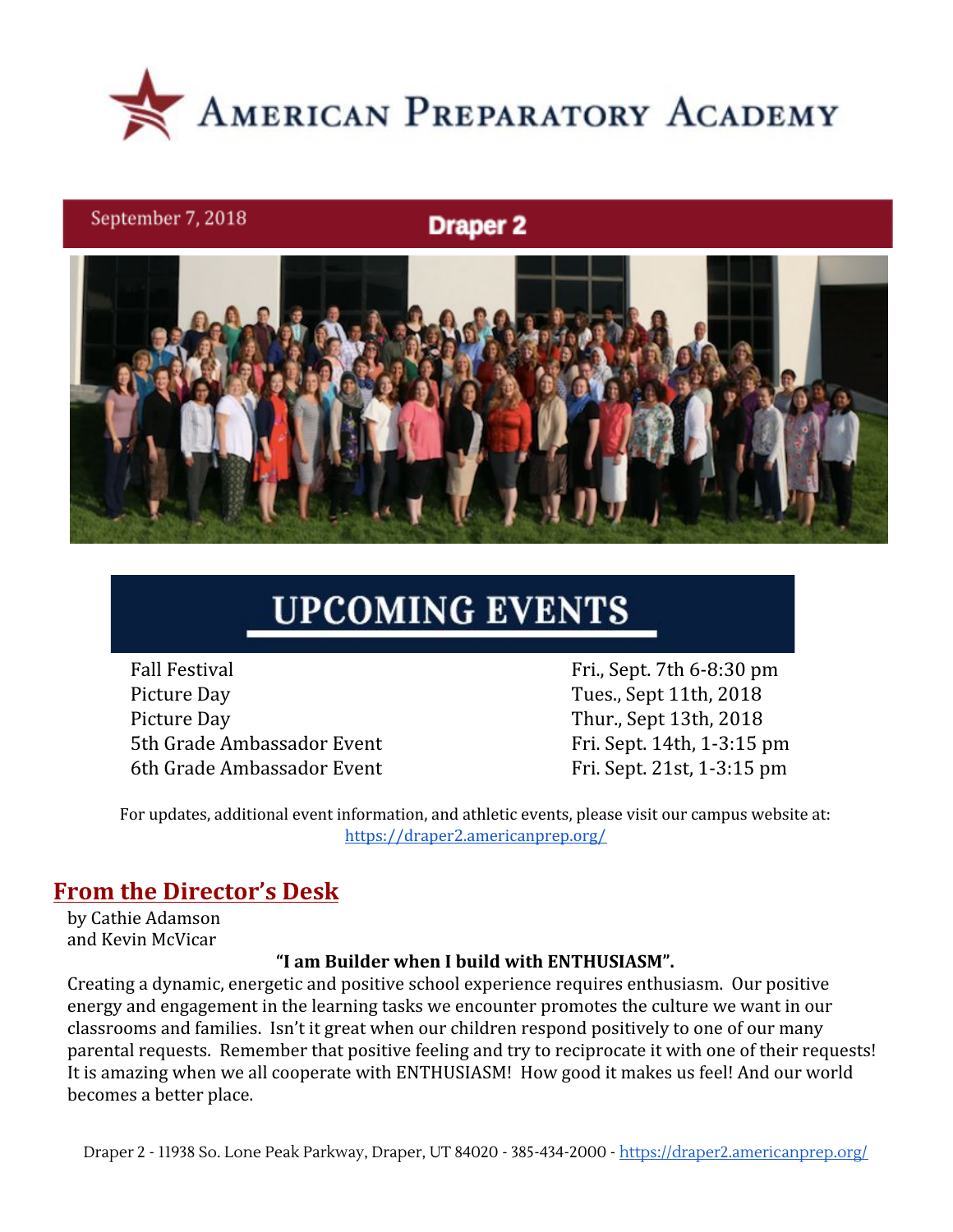

# **From the Front Office**

Hello! We are Ms. Heiner and Mrs. Carman, your School Office Secretaries!

We are excited to be here at American Prep, and we love working with your adorable children!

A little bit about us:

**Ms. Lisa Heiner** has recently moved back to Utah from Arizona. GO Utes! When Ms. Heiner isn't hanging out with awesome APA kids at the front office, she is mom to three kids at home.

**Mrs. Carman** is an attendance-recording, office-organizing, temperature-taking secretary by day, and a dark-chocolate eating, laundry-loving, mama-of-six by night.

We look forward to getting to know you and your students -- come say "Hi" anytime!! Please see below for some important information from our office....

### *Attendance*

- If your child is absent (whatever the reason), PLEASE EMAIL d2attendance@apamail.com with the details of the absence. **Please remember to include your student's name, grade, and teacher.**
- All early-checkouts must happen **BEFORE 2:50 pm (1:50 pm on W/Th)**. As you are scheduling doctor/dentist/etc. appointments, please plan extra time for this. Please also plan for the check-out process to take 10 - 15 minutes so you won't be late to your appointment. **Please use a Visitor parking stall and never park on the curb.**

### *Afternoon Pick-Up*

If an adjustment needs to be made to your regular pick-up time, please communicate that **DIRECTLY** to your child's teacher. (For example, if your sister is picking up your kids just this once, and needs them to go to curb B instead of D, email your student's teacher by 9:00 am).

### *Front Office Volunteers!*

With a school of nearly 1300 children, we need help in the school office EVERY DAY!! We'd like to have 2 volunteers in the office daily. If you can help us, for one day, one half of a day, or on a regular basis - please go to this link: <https://www.signupgenius.com/go/20f0544adac2ba1f58-american>

### THANK YOU!!!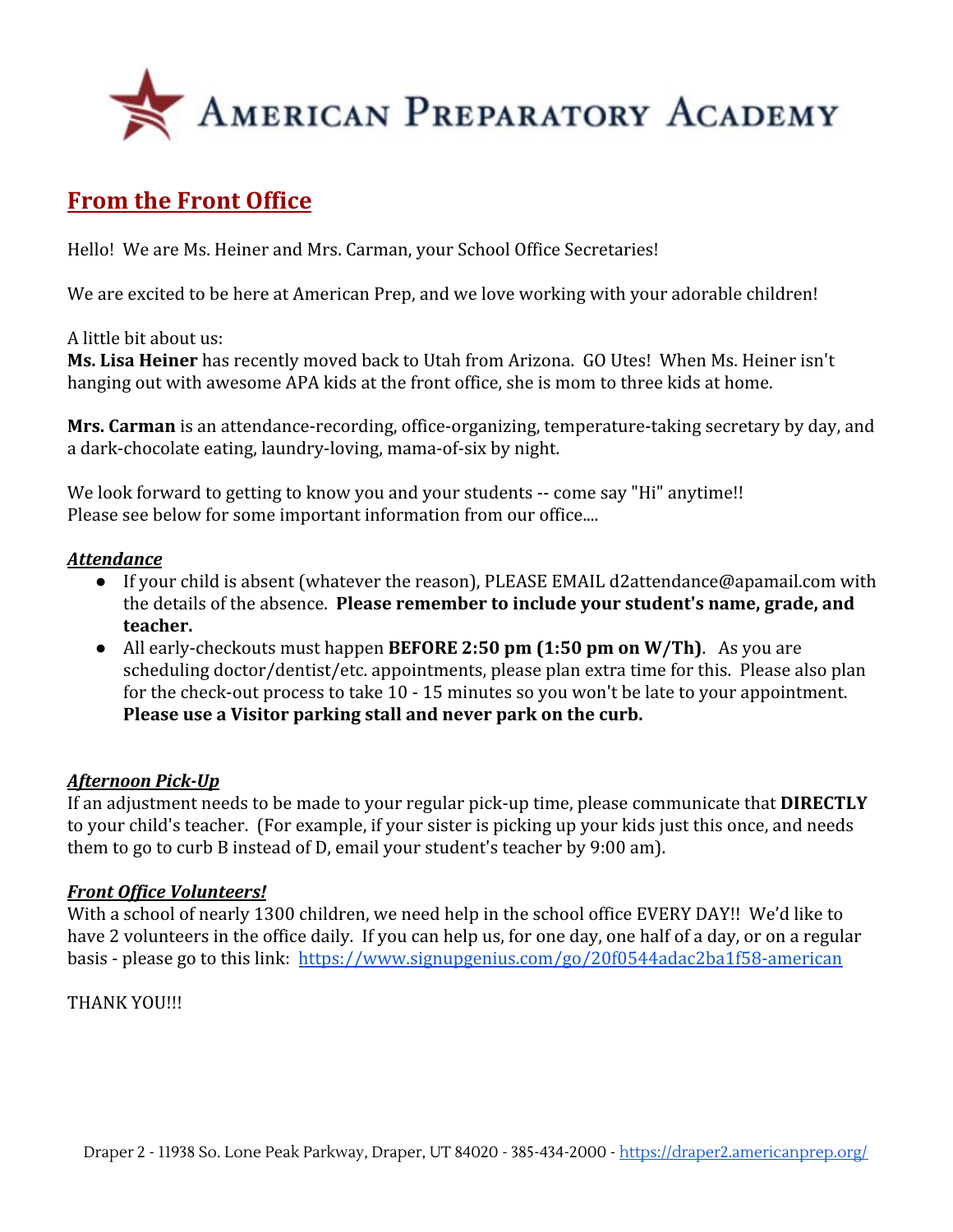

#### *Spirit Wear*

We will eventually have a full spirit wear store at our campus, but right now we have just a handful of sizes and styles of Spirit Wear to purchase at the office. If you would like to purchase Spirit Wear, your better bet is to purchase it directly from our website:<https://www.americanprep.org/store/>

#### *Health Updates*

We've had lots (and lots and LOTS) of Kiddos come to the office with some type of sickness or another. If your student visits us here, we'll start by taking their temperature. If the temperature reads 99 or higher, we'll call you so you can decide how you'd like to proceed. If the temperature is in a normal range, we'll let your Kiddo rest here for a spell, to see if that helps. If there is no vomiting, fever, or other telling symptoms, we'll encourage your student back to class.

#### *LOST + FOUND*

So, so, so many lost things have been found! Water bottles, lunchboxes, glasses, hoodies, and even an umbrella are waiting to be claimed by their owners. Please make time to come look through these treasures before we donate them to charity!

McKinley Carman Draper 2 Secretary 801-810-3590 ext.5

### **Land Trust**

2018-19 School Land Trust Program

"The School LAND Trust program brings tens of millions of dollars annually to academic programs in public schools across Utah. The funds are generated from school trust lands… Each public school in Utah elects a school community council consisting of parents, teachers, and the principal. Charter Schools have Trust Lands Councils… Each council carefully reviews student assessments and progress to decide which academic areas they want to focus on. Plans are developed to improve student academic performance in the identified academic areas with the annual School LAND Trust funds. The plans are approved by the council, submitted on this website, and approved by the local school board or chartering entity." [www.schoollandtrust.org](http://www.schoollandtrust.org/). Our Draper 2 campus will receive \$109,020.00 in Land Trust funds this school year.

Your Land Trust Committee Members for the 2018-19 SY are: Huh Hubert Shari Harris Britney Mendel Elizabeth Papenfuss Zoie Farmer – Newly Elected Tammy Shumway – Newly Elected

Draper 2 - 11938 So. Lone Peak Parkway, Draper, UT 84020 - 385-434-2000 - <https://draper2.americanprep.org/>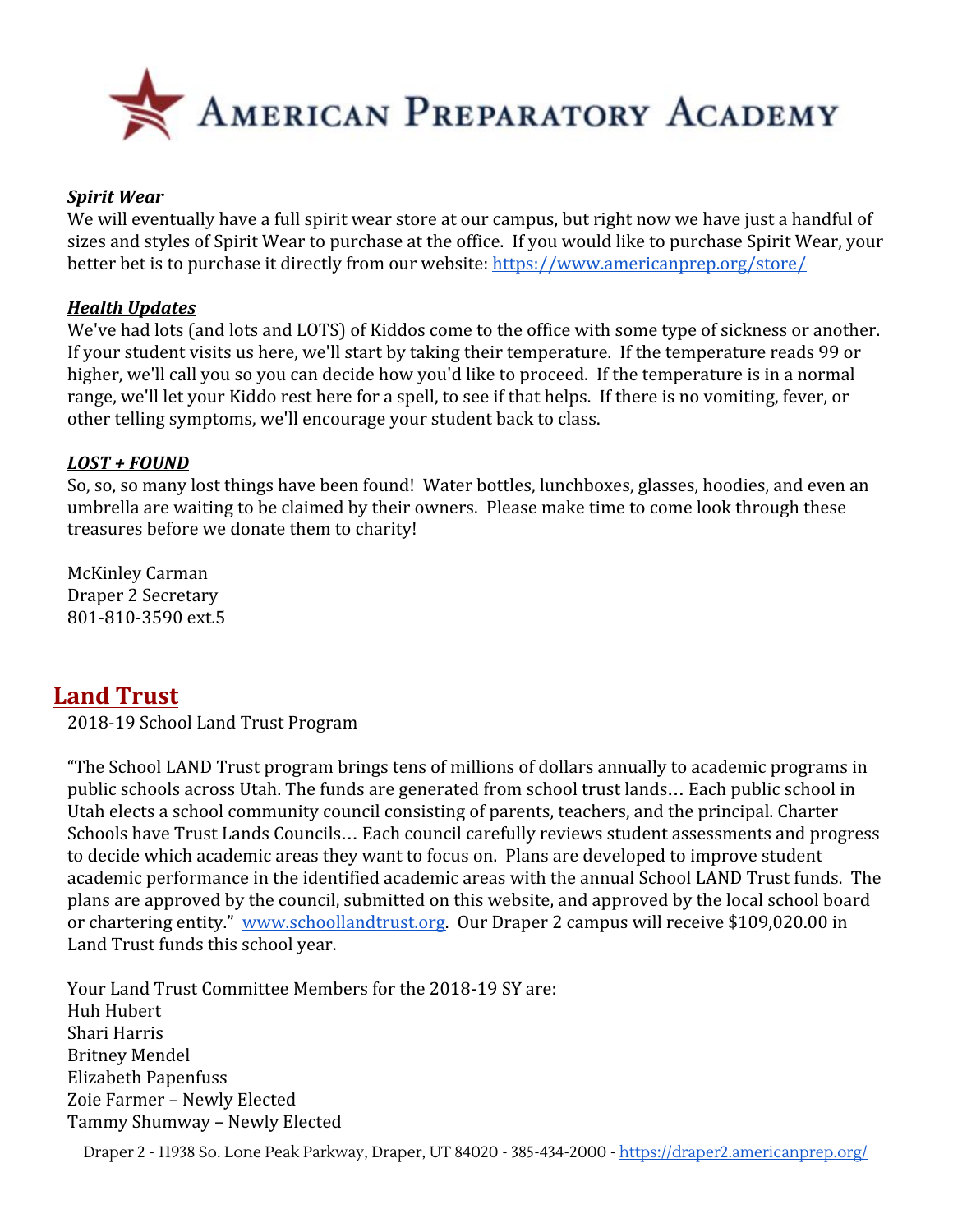

Monica Walter – Newly Elected Open Position – Please contact Kim Dudley [kdudley@apamail.org](mailto:kdudley@apamail.org), if you are interested in participating. Angie Lawrence – Elementary Director Kevin McVicar– Administrative Director

Our next Draper 2 Land Trust Committee Member Meeting will be held at the school building on September 7, 2018, at 2pm. Parents and the public are welcome to attend. Our 2<sup>nd</sup> Meeting will be held March 1, 2019 at 2pm. Our final Land Trust Committee/Stakeholder meeting will be held over the summer, after state testing results are received. See our website [https://draper2.americanprep.org](https://draper2.americanprep.org/) for reports and other information.

# **School Lunch**

We hope you and your students are enjoying our school lunch program! This is a reminder to order meals for September. If you have not already ordered meals, please follow this link and place your order. <https://apalunch.h1.hotlunchonline.net/>

All orders must be placed 48 hours in advance (example: lunches for Tuesday must be ordered by Sunday). If you need help ordering lunch, our school lunch workers are available at Draper 2 from 9:30 a.m. until 10:30 a.m., and then from 12 Noon to 1 p.m. every day. You can also email [lunch@apamail.org](mailto:lunch@apamail.org).

[To view the August/September lunch menu, please click here.](https://draper3.americanprep.org/wp-content/uploads/sites/276/2018/08/Menu-Aug-Sept-2018.pdf)

# **Uniforms**

Most of our students are doing an AMAZING job coming in the proper uniform each and every day! However, we do have a few students who continue to wear their uniform incorrectly. Please watch the following infractions –

- Skirts too short Girls' skirts should come to the TOP of their knees when standing or sitting. If it doesn't, the skirt is too short.
- Shirts not tucked into pants/no ties Boys should have their shirts tucked into their pants, not just rolled up under their vests. Ties should be worn Monday through Thursday for boys 4-6.
- Shoes for our K-3 students should be white, black, or brown ONLY with NO other colors on the shoes or shoelaces. If we can see your shoes walking down the hall before we see your cute face, your shoes are distracting and unacceptable.
- Bracelets Only one bracelet on a student's wrist at a time.
- Hair pieces Non distracting pieces may be worn.
- Blue over white If your student is wearing a white shirt, they must ALWAYS wear a blue vest or cardigan over it. This goes for Friday dress as well if your student chooses to wear a white shirt instead of a polo shirt. Cardigans MUST stay buttoned even if you are wearing a white shirt under it.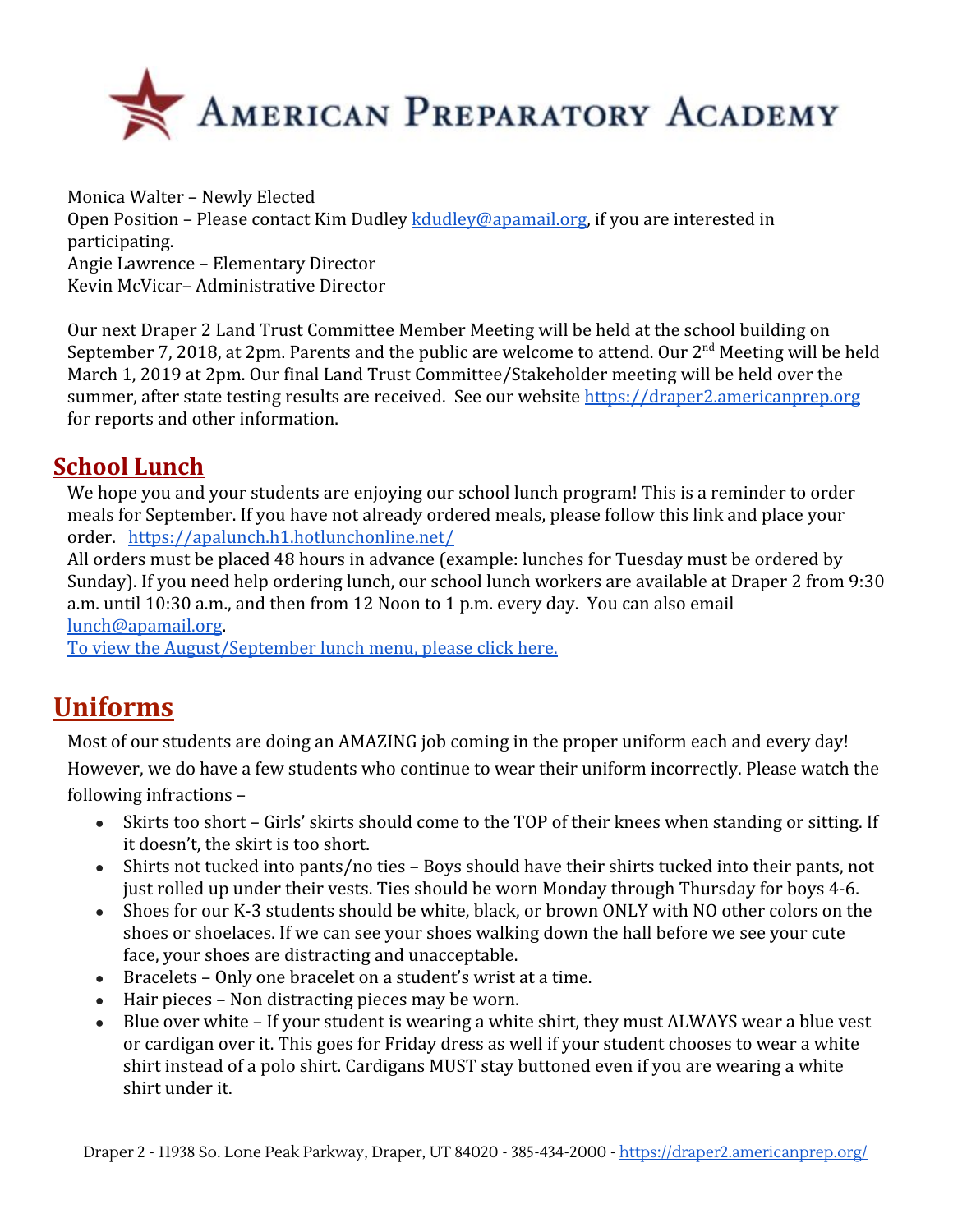

- Tights/leggings Leggings or pants may be worn under skirts, but they must be black or navy-blue and full-length. Stockings must come to the bottom of the leggings.
- Undergarments (t-shirts etc.) May be long or short sleeve and must be plain white (no lace or patterns). Undershirts may be navy-blue if worn under navy-blue polo shirts.

## **Substitutes needed.**

Need for Substitute Teachers!

We are in need of substitute teachers! Please consider becoming a substitute for us! Or, if you have friends, relatives or neighbors who are looking for a WONDERFUL part-time job, this may just be it! Here is more information about our substitutes and their duties:

Elementary Substitutes: Don't worry, you won't be put in charge of a classroom! Our staffing model allows us to have our Instructors step in and substitute for the teachers when they are absent, so our substitutes are really "assistant" teachers, helping out the Instructor as they teach the class. This is a really great opportunity for parents and others to be in the school and to make a BIG difference! Being an elementary substitute is VERY FUN! Please email Cathie Adamson [cadamson@apamail.org](mailto:cadamson@apamail.org) or call 801-810-3590 and we will answer any questions you may have!

Secondary Substitutes: For grades 7-12, you will be in a classroom with students, following a substitute plan left by the classroom teacher. Our students are respectful and fun to be around! You will love it!! Please email Carole Hollinger [carole.hollinger@apamail.org](mailto:carole.hollinger@apamail.org) or call 385-434-2000 ext.1008 and we will answer all of your questions!!

Our substitute teacher pay is very competitive! HS Diploma/GED \$80 per day

Associates Degree \$85 per day

Bachelors Degree \$90 per day

Please email or call Cathie Adamson [cadamson@apamail.org](mailto:cadamson@apamail.org) if you are interested, or go directly to our website at<https://www.americanprep.org/careers/>and apply!!

# **\*Professional Qualifications**

Each year we are required to post this information in our newsletter: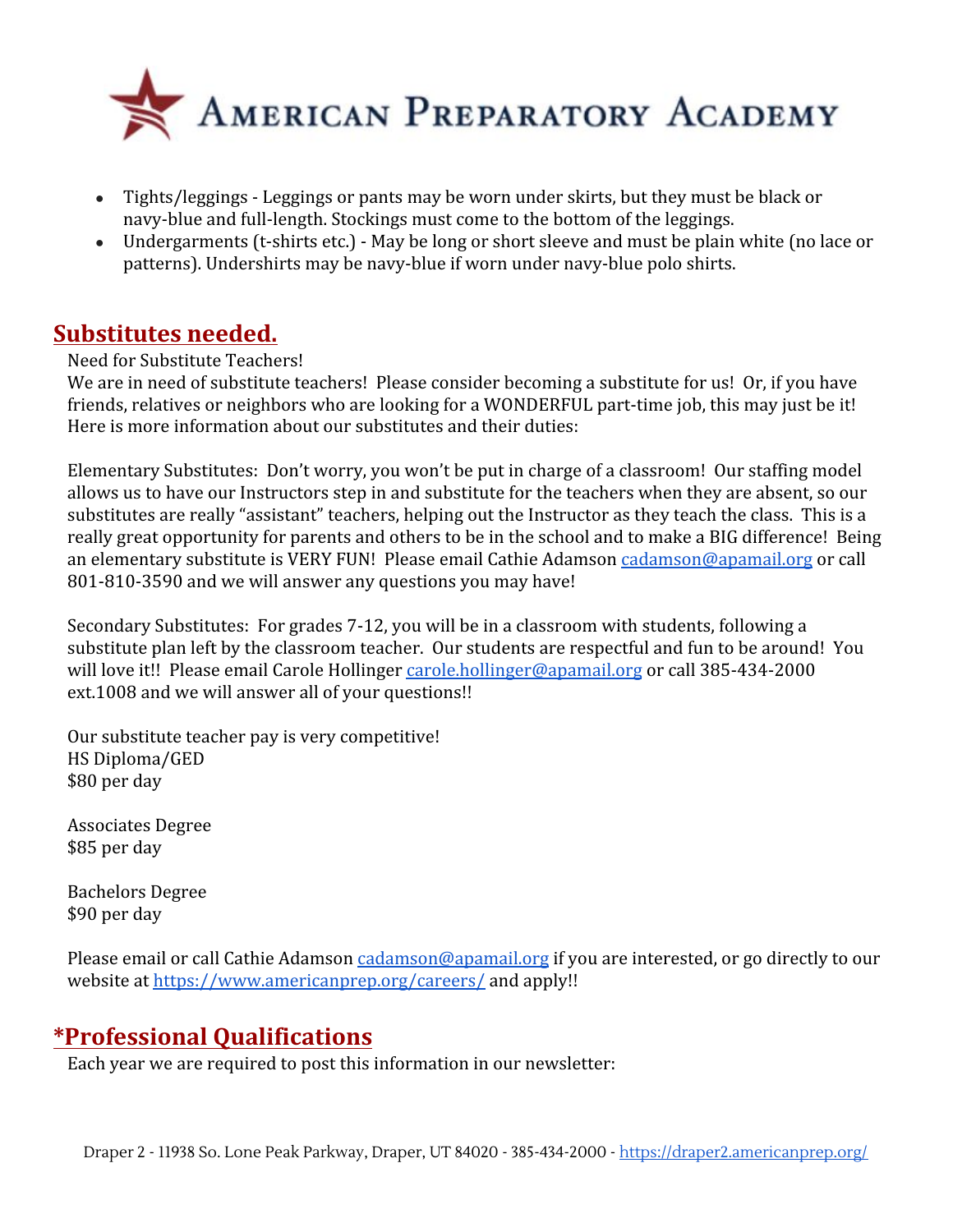

Parents are welcome at any time to request information regarding the professional qualifications of the student's classroom teachers including: 1) whether the teacher has met State qualification and licensing criteria for the grade levels and subject areas in which the teacher provides instruction or whether the teacher is teaching under emergency or other provisional status through which State qualification or licensing criteria have been waived; 2) the baccalaureate degree major of the teacher and any other graduate certification or degree held by the teacher, and the field of discipline of the certification or degree; and 3) whether the child is provided services by paraprofessionals and, if so, their qualifications.

## **Character Development**

by Mandy Brown

It is a new month, which means we are focusing on a new value in our Character Development program. In September, we celebrate ENTHUSIASM. We are so thankful that we have students, teachers, and parents alike who display enthusiasm for learning. Keep up the great work!

Attention Parents of 5th and 6th Grade Students... our FriendSHIP event is coming up on September 14th (5th grade) and September 21st (6th grade). This is a wonderful afternoon spent going from "port" to "port" on our school "ocean", learning how to be the best friends we can possibly be. We \*LOVE\* our parent volunteers and are thankful to say that our sign up is already FILLED. However, please know that parents are ALWAYS welcome to come join us in our events. We look forward to an awesome event!

### SERVICE IN OUR COMMUNITY

Over the summer we asked our parents about anything their children might have done to serve in our communities. We are pleased to tell you about a service group that was founded by an APA student and operates year round, doing various projects to make the world a better place. Here at Draper 2, students Sanyam Sakpal, Shloak Nakra, Sahil Ray and Arush Ray belong to the group. Over the summer they collected hygiene kits for the Road Home! Their motto: Little Ripples Make Big Waves. If you are interested in getting involved with this group, please contact Jaswandi Sakpal for more information. jasuvij@hotmail.com

ALSO... we want to collect more stories of service! Please let us know about YOUR CHILD serving an elderly neighbor, volunteering with their sports team to clean up a park, going as a family to walk dogs at the Humane Society, etc. Send your stories and photos to [mandy.brown@apamail.org](mailto:mandy.brown@apamail.org) to be featured all month long on our Builder Bulletin Board (located in the kindergarten/first grade hall).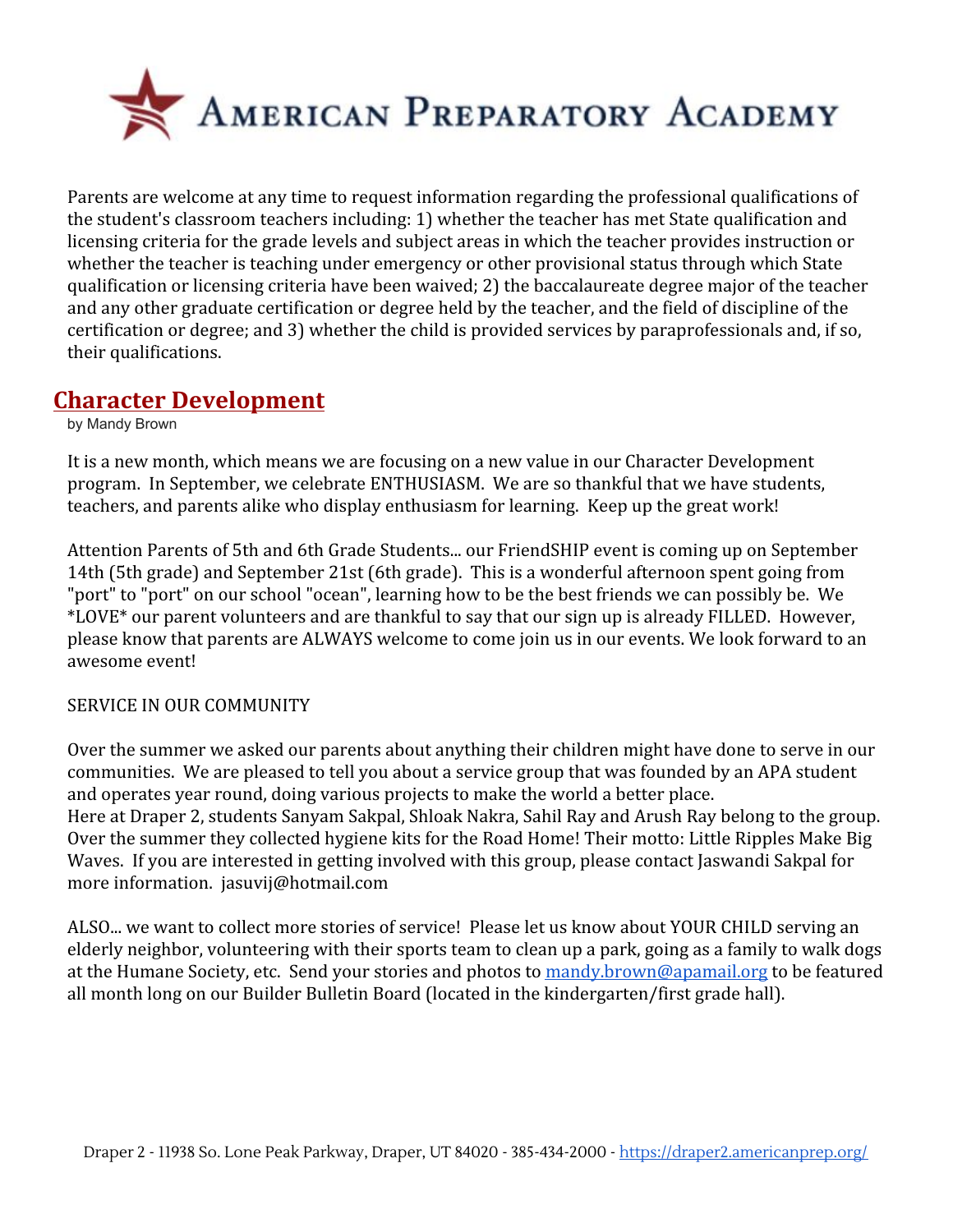



# **\*District Parent Involvement Policy**

Each year we are required to post the following information:

At the conclusion of each school year, end-of-year assessment data is reported and organized into a Comprehensive Needs Assessment (CNA). The CNA includes demographic, attendance, and student performance (assessment) data. Also included in the CNA are the results of the annual Parent Survey. This survey evaluates, among other things, the satisfaction of parents with the quality of the academic program and their opportunities to participate in the schools. American Preparatory administrators annually invite select staff and parents from each school to participate in a District/School Planning Meeting. This Committee reviews the Comprehensive Needs Assessment and analyzes areas for potential improvement. District/School Plans are developed with goals, action steps, and budget relationships. District and School Parent Involvement Policies are evaluated for effectiveness. School, Parent, and Student Compacts are also examined by this Committee for recommended changes.

# **\*School Parent Involvement Policies**

School Parent Involvement Policies vary slightly by campus and are located within the Parent-Student Handbooks. These Handbooks are distributed annually to parents and will soon be accessible on the APA website under the Parent Library drop-down tab. West Valley Parent-Student Handbooks will be available in Spanish.

# **After-School Activities**

**Learning Through Robotics** starts next Wednesday and Thursday. Parents should have been contacted via email if they were interested and registration is still possible. Please click on the following link to sign up.

<http://www.roboticstem.com/sign-up/>